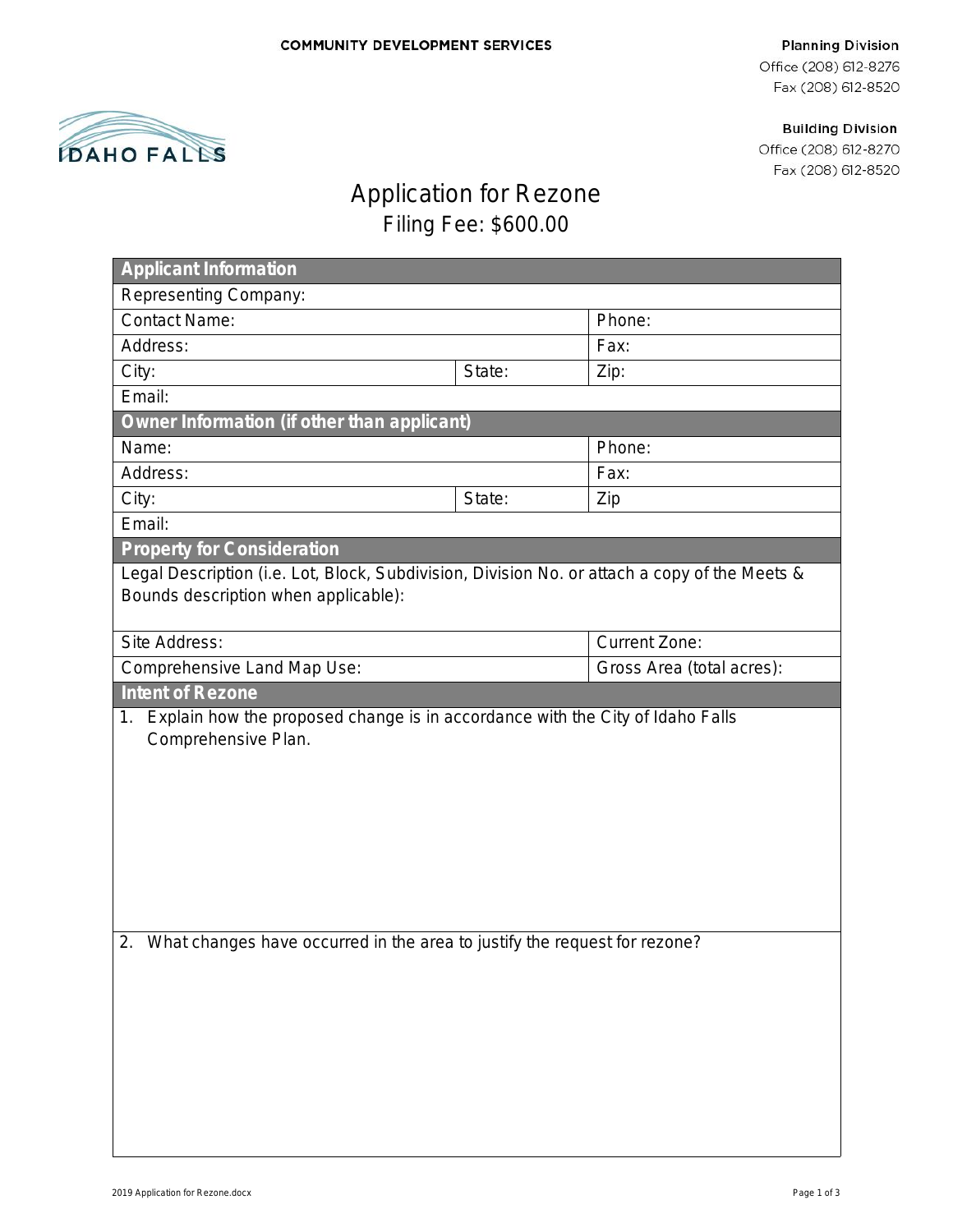|  |  | 3. Are there existing land uses in the area similar to the proposed use? |
|--|--|--------------------------------------------------------------------------|
|  |  |                                                                          |

4. Is the site large enough to accommodate required access, parking, landscaping, etc. for the proposed use?

## **Neighborhood Meeting Checklist**

[ ] Time, date and location of the Neighborhood Meeting.

[ ] Names and addresses of property owners to whom notice was sent.

[ ] Names and addresses of all attendees.

[ ] Summary of comments, suggestions and discussions. (A verbatim transcript of the Neighborhood Meeting **is not** required nor is a video and/or audio tape (unless the applicant wishes to submit it).

[ ] Applicant's response to comments, suggestions and discussion, including and modifications made or intended to be made to the project proposal/a intended to be made to the project proposal/application as a result of the Neighborhood Meeting comments.

[ ] Materials utilized or submitted (including plans, proposals, designs, power point presentations, maps, handouts, petitions, letters, studies, etc.) shall be submitted with the application for the related project(s). The summary of comments, suggestions and discussion should be extensive enough to allow the reader to understand what occurred.

[ ] Notice of Hearing.

**Fees**

### **Application Filing Fee(s): Due at time application is submitted**

**Advertising Fee: \$ 50.00 Application Fee: \$550.00**

**Signature of Applicant(s)**

Date: Date: